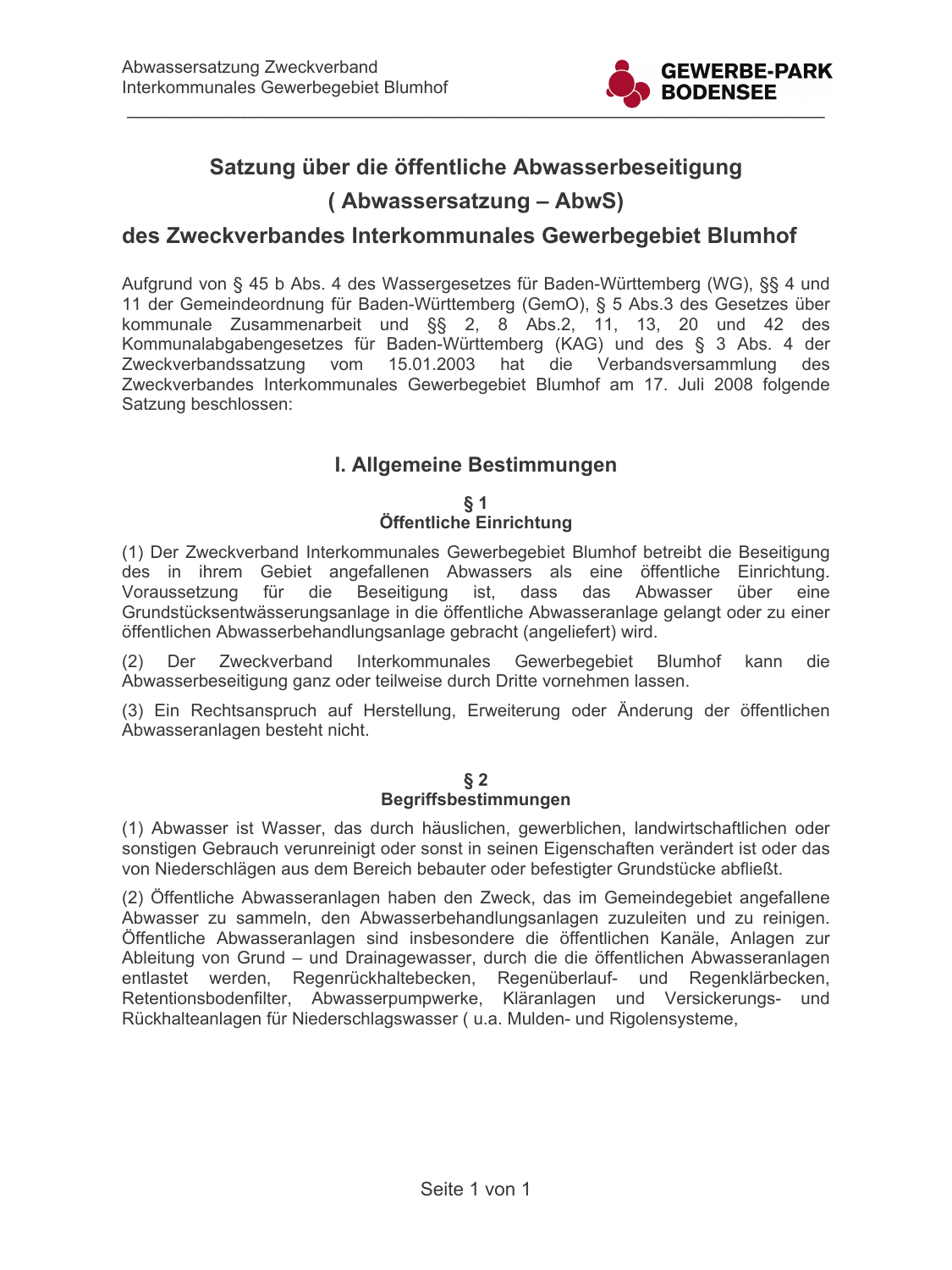

Sickermulden/-teiche/-schächte), soweit sie nicht Teil der Grundstücksentwässerungsanlagen sind, sowie offene und geschlossene Gräben, soweit sie vom Zweckverband Interkommunales Gewerbegebiet Blumhof zur öffentlichen Abwasserbeseitigung benutzt werden. Zu den öffentlichen Abwasseranlagen gehört auch der Teil der Hausanschlussleitung, der im Bereich der öffentlichen Verkehrs - und Grünflächen verläuft (Grundstücksanschluss).

(3) Grundstücksentwässerungsanlagen sind alle Einrichtungen, die der Sammlung, Vorbehandlung, Prüfung und Ableitung des Abwassers bis zur öffentlichen Abwasseranlage dienen. Dazu gehören insbesondere Leitungen, die im Erdreich oder im Fundamentbereich verlegt sind und das Abwasser dem Grundstücksanschluss zuführen Prüfschächte Pumpanlagen (Grundleitungen). sowie bei einer Abwasserdruckentwässerung und Versickerungsund Rückhalteanlagen für Niederschlagswasser, soweit sie sich auf privaten Grundstücksflächen befinden.

(4) Notüberläufe sind Entlastungsbauwerke für außerplanmäßige Ableitungen in den öffentlichen Kanal. Drosseleinrichtungen dienen der vergleichmäßigten und reduzierten ( gedrosselten) Ableitung von Abwasser in den öffentlichen Kanal; sie sind so auszulegen, dass eine Einleitung nur in Ausnahmesituationen (zum Beispiel Starkregen) erfolgt.

# II. - Anschluss und Benutzung

#### $\S$  3 **Berechtigung und Verpflichtung zum Anschluss** und zur Benutzung

(1) Die Eigentümer von Grundstücken, auf denen Abwasser anfällt, sind nach näherer Bestimmung dieser Satzung berechtigt und verpflichtet, ihre Grundstücke an die öffentlichen Abwasseranlagen anzuschließen, diese zu benutzen und das gesamte auf den Grundstücken anfallende Abwasser des Zweckverbandes Interkommunales Gewerbegebiet Blumhof im Rahmen des § 45 b Abs.1 und Abs. 2 WG zu überlassen. Der Erbbauberechtigte oder sonst dinglich zur baulichen Nutzung des Grundstücks Berechtigte tritt an die Stelle des Eigentümers.

(2) Die Benutzungs- und Überlassungspflicht nach Abs. 1 trifft auch die sonst zur Nutzung eines Grundstücks oder einer Wohnung berechtigten Personen.

(3) Bebaute Grundstücke sind anzuschließen, sobald die für sie bestimmten öffentlichen Abwasseranlagen betriebsfertig hergestellt sind.

Wird die öffentliche Abwasseranlage erst nach Errichtung einer baulichen Anlage hergestellt, so ist das Grundstück innerhalb von sechs Monaten nach der betriebsfertigen Herstellung anzuschließen.

(4) Unbebaute Grundstücke sind anzuschließen, wenn der Anschluss im Interesse der öffentlichen Gesundheitspflege, des Verkehrs oder aus anderen Gründen des öffentlichen Wohls geboten ist.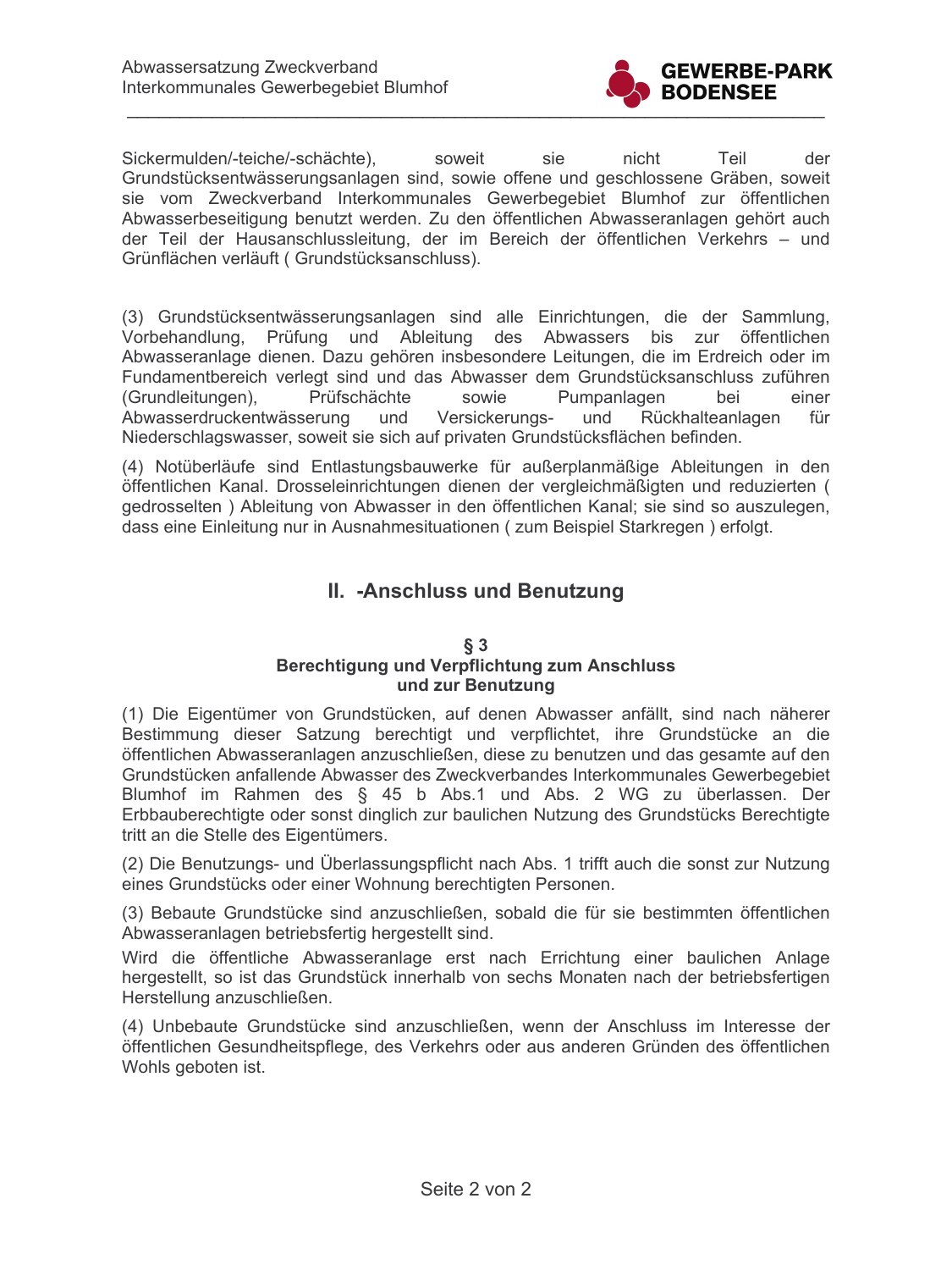

### $§ 4$

# Anschlussstelle, vorläufiger Anschluss

(1) Wenn der Anschluss eines Grundstücks an die nächste öffentliche Abwasseranlage technisch unzweckmäßig oder die Ableitung des Abwassers über diesen Anschluss für die öffentliche Abwasseranlage nachteilig wäre, kann der Zweckverband Interkommunales Gewerbegebiet Blumhof verlangen oder gestatten, dass das Grundstück an eine andere öffentliche Abwasseranlage angeschlossen wird.

(2) Ist die für ein Grundstück bestimmte öffentliche Abwasseranlage noch nicht hergestellt, kann der Zweckverband Interkommunales Gewerbegebiet Blumhof den vorläufigen Anschluss an eine andere öffentliche Abwasseranlage gestatten oder verlangen.

### $\S~5$ **Befreiungen**

Von der Verpflichtung zum Anschluss seines Grundstücks an die öffentliche Abwasserbeseitigung und von der Pflicht zur Benutzung deren Einrichtungen ist aufgrund § 45 b Abs. 4 Satz 3 WG der nach § 3 Abs. 1 und 2 Verpflichtete auf Antrag insoweit und solange zu befreien, als ihm der Anschluss bzw. die Benutzung wegen seines die öffentlichen Belange überwiegenden privaten Interesses an der eigenen Beseitigung des Abwassers nicht zugemutet werden kann und die Befreiung wasserwirtschaftlich unbedenklich ist.

## $§ 6$ Allgemeine Ausschlüsse

(1) Von der öffentlichen Abwasserbeseitigung sind sämtliche Stoffe ausgeschlossen, die die Reinigungswirkung der Klärwerke, den Betrieb der Schlammbehandlungsanlagen, die Schlammbeseitigung oder die Schlammverwertung beeinträchtigen, die öffentlichen Abwasseranlagen angreifen, ihre Funktionsfähigkeit oder Unterhaltung behindern, erschweren oder gefährden können, oder die den in öffentlichen Abwasseranlagen arbeitenden Personen oder dem Vorfluter schaden können. Dies gilt auch für Flüssigkeiten, Gase und Dämpfe.

(2) Insbesondere sind ausgeschlossen:

1. Stoffe – auch im zerkleinerten Zustand –, die zu Ablagerungen oder Verstopfungen in den öffentlichen Abwasseranlagen führen können (zum Beispiel Kehricht, Schutt, Asche, Zellstoffe, Mist, Schlamm, Sand, Glas, Kunststoffe, Textilien, Küchenabfälle, Schlachtabfälle, Haut- und Lederabfälle, Tierkörper, Panseninhalt, Schlempe, Trub, Trester und hefehaltige Rückstände);

2. feuergefährliche, explosive, giftige, fett- oder ölhaltige Stoffe (zum Beispiel Benzin, Heizöl, Karbid, Phenole, Öle und Fette, Öl-/Wasseremulsionen, Säuren, Laugen, Salze, Reste von Pflanzenschutzmitteln oder vergleichbaren Chemikalien, Blut, mit Krankheitskeimen behaftete oder radioaktive Stoffe);

3. Jauche, Gülle, Abgänge aus Tierhaltungen, Silosickersaft und Molke;

4. faulendes und sonst übelriechendes Abwasser (zum Beispiel milchsaure Konzentrate, Krautwasser);

5. Abwasser, das schädliche oder belästigende Gase oder Dämpfe verbreiten kann;

6. Abwasser, das einem wasserrechtlichen Bescheid nicht entspricht;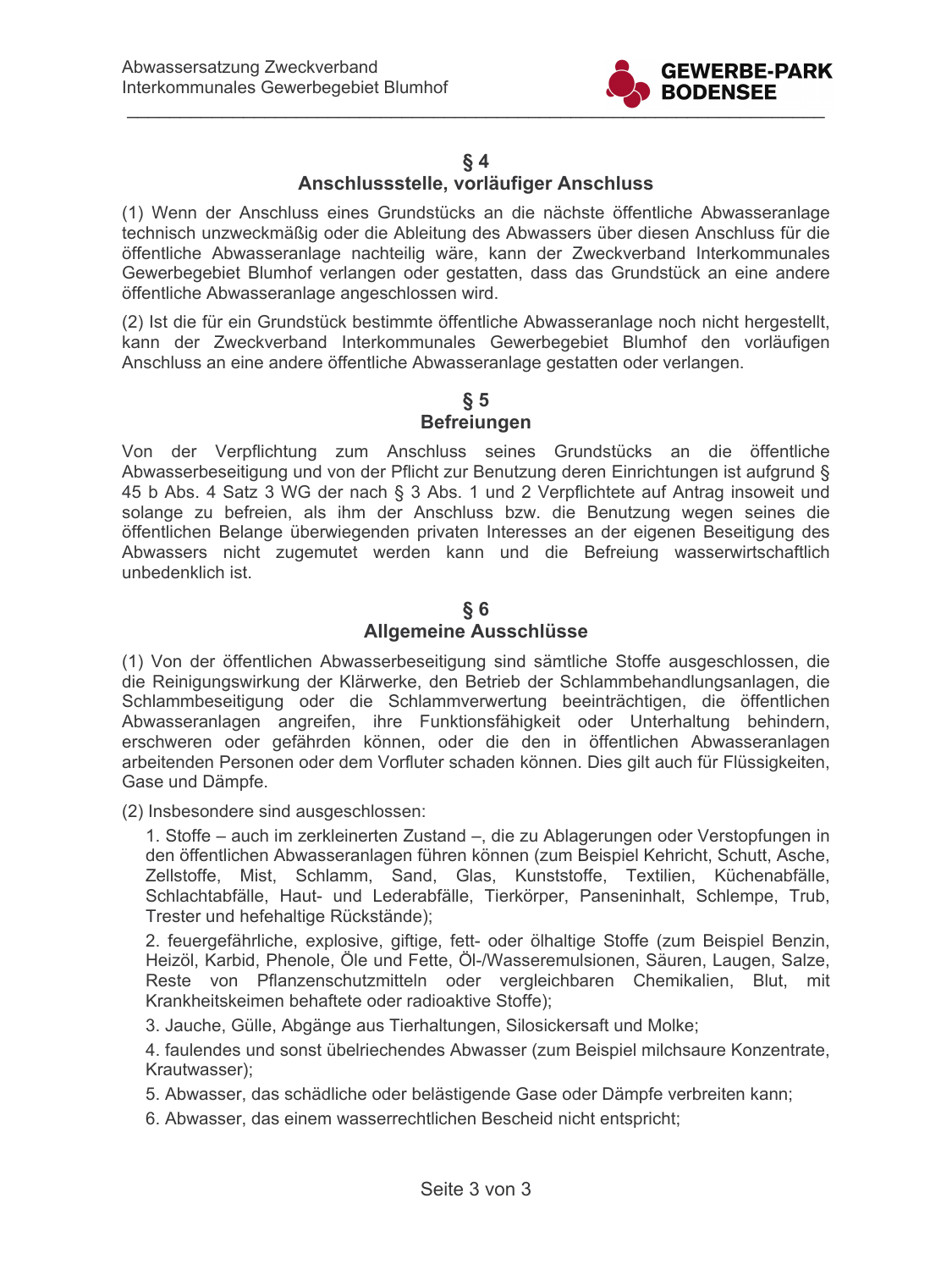

7. Abwasser, dessen Beschaffenheit oder Inhaltsstoffe über den Richtwerten des Anhangs A. 1 des Merkblatts DWA-M 115-2 vom Juli 2005 (Herausgeber/Vertrieb: Deutsche Vereinigung für Wasserwirtschaft, Abwasser und Abfall e.V. - DWA -, Theodor-Heuss-Allee 17, 53773 Hennef) liegen.

(3) Der Zweckverband Interkommunales Gewerbegebiet Blumhof kann im Einzelfall über die nach Absatz 2 einzuhaltenden Anforderungen hinausgehende Anforderungen stellen, wenn dies für den Betrieb der öffentlichen Abwasseranlagen erforderlich ist.

(4) Der Zweckverband Interkommunales Gewerbegebiet Blumhof kann im Einzelfall Ausnahmen von den Bestimmungen der Absätze 1 und 2 zulassen, wenn öffentliche Belange nicht entgegenstehen, die Versagung der Ausnahme im Einzelfall eine unbillige Härte bedeuten würde und der Antragsteller eventuell entstehende Mehrkosten übernimmt.

# $§ 7$

## Ausschlüsse im Einzelfall, Mehrkostenvereinbarung

(1) Der Zweckverband Interkommunales Gewerbegebiet Blumhof kann im Einzelfall Abwasser von der öffentlichen Abwasserbeseitigung ausschließen,

a) dessen Sammlung, Fortleitung oder Behandlung im Hinblick auf den Anfallort oder wegen der Art oder Menge des Abwassers unverhältnismäßig hohen Aufwand verursachen würde;

b) das nach den allgemein anerkannten Regeln der Abwassertechnik nicht mit häuslichen Abwässern gesammelt, fortgeleitet oder behandelt werden kann.

(2) Der Zweckverband Interkommunales Gewerbegebiet Blumhof kann im Falle des Absatzes 1 den Anschluss und die Benutzung gestatten, wenn der Grundstückseigentümer die für den Bau und Betrieb der öffentlichen Abwasseranlagen entstehenden Mehrkosten übernimmt und auf Verlangen angemessene Sicherheit leistet.

(3) Schließt der Zweckverband Interkommunales Gewerbegebiet Blumhof in Einzelfällen Abwasser von der Beseitigung aus, bedarf dies der Zustimmung der Wasserbehörde (§ 45 b Abs. 4 Satz 2 WG).

#### $§ 8$

### Einleitungsbeschränkungen

(1) Der Zweckverband Interkommunales Gewerbegebiet Blumhof kann im Einzelfall die Einleitung von Abwasser von einer Vorbehandlung oder Speicherung abhängig machen, wenn seine Beschaffenheit oder Menge dies insbesondere im Hinblick auf den Betrieb der öffentlichen Abwasseranlagen oder auf sonstige öffentliche Belange erfordert.

(2) Fäkalienhaltiges Abwasser darf in öffentliche Abwasseranlagen, die nicht an eine öffentliche Kläranlage angeschlossen sind, nur nach ausreichender Vorbehandlung eingeleitet werden.

(3) Die Einleitung von Abwasser, das der Beseitigungspflicht nicht unterliegt, und von sonstigem Wasser bedarf der schriftlichen Genehmigung des Zweckverbands Interkommunales Gewerbegebiet Blumhof.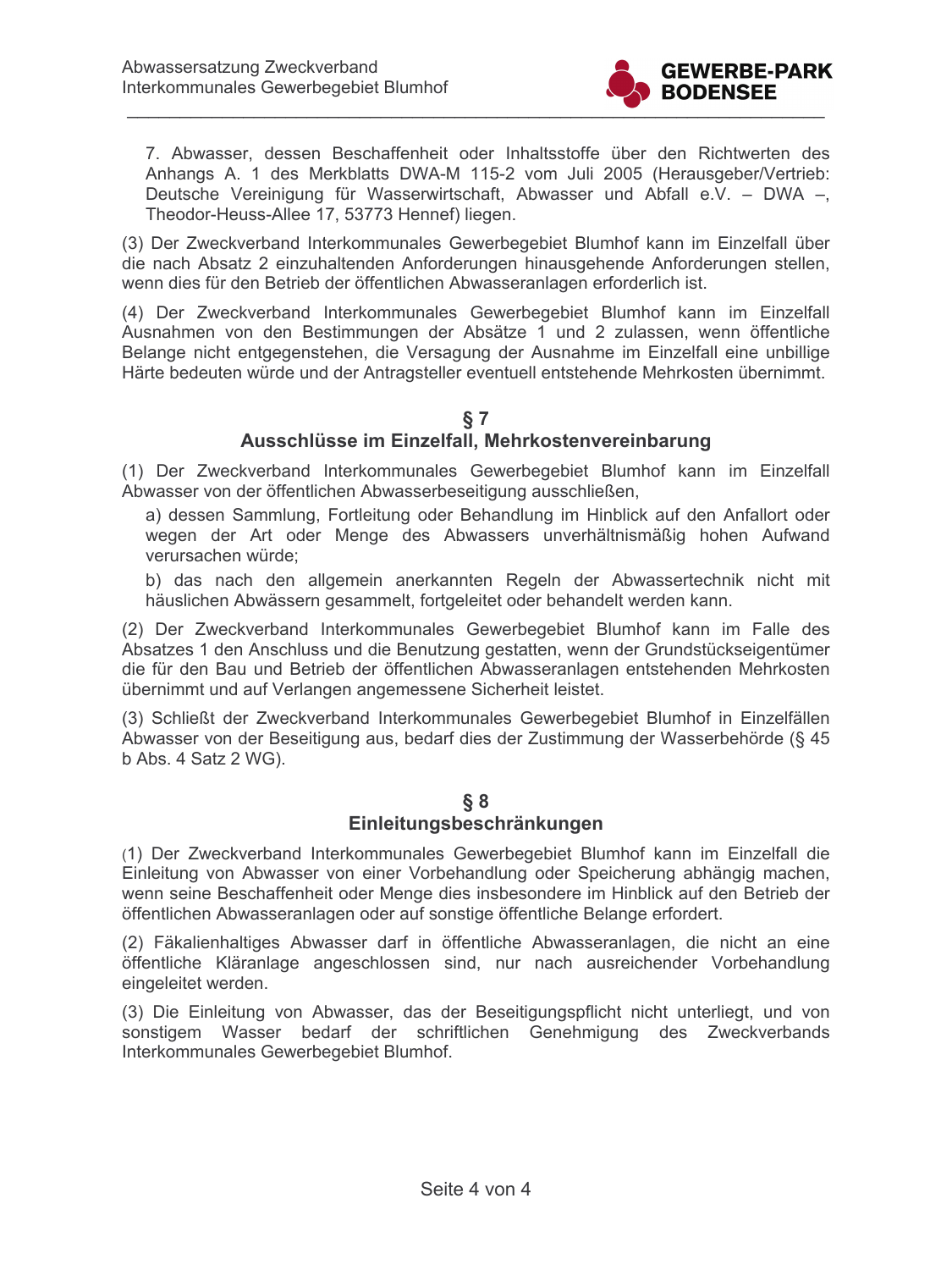

## $\S 9$ Eigenkontrolle

(1) Der Zweckverband Interkommunales Gewerbegebiet Blumhof kann verlangen, dass auf Kosten des Verpflichteten (nach § 3 Absätze 1 und 2) Vorrichtungen zur Messung und Registrierung der Abflüsse und der Beschaffenheit der Abwässer sowie zur Bestimmung der Schadstofffracht in die Grundstücksentwässerungsanlage eingebaut oder an sonst geeigneter Stelle auf dem Grundstück angebracht, betrieben und in ordnungsgemäßem Zustand gehalten werden.

(2) Der Zweckverband Interkommunales Gewerbegebiet Blumhof kann auch verlangen, dass eine Person bestimmt wird, die für die Bedienung der Anlage und für die Führung des Betriebstagebuchs verantwortlich ist. Das Betriebstagebuch ist mindestens drei Jahre lang, vom Datum der letzten Eintragung oder des letzten Beleges an gerechnet, aufzubewahren und dem Zweckverband Interkommunales Gewerbegebiet Blumhof auf Verlangen vorzulegen.

### $§$  10 Abwasseruntersuchungen

(1) Der Zweckverband Interkommunales Gewerbegebiet Blumhof kann beim Verpflichteten Abwasseruntersuchungen vornehmen. Er bestimmt, in welchen Abständen die Proben zu entnehmen sind, durch wen sie zu entnehmen sind und wer sie untersucht. Für das Zutrittsrecht gilt § 21 Abs. 2 entsprechend.

(2) Wenn bei einer Untersuchung des Abwassers Mängel festgestellt werden, hat der Verpflichtete diese unverzüglich zu beseitigen.

## $§$  11 Grundstücksbenutzung

Die Grundstückseigentümer können bei Vorliegen der Voraussetzungen der §§ 88 ff. WG verpflichtet werden, für Zwecke der öffentlichen Abwasserbeseitigung das Verlegen von Kanälen einschließlich Zubehör zur Ab- und Fortleitung von Abwasser über ihre Grundstücke gegen Entschädigung zu dulden. Die Grundstückseigentümer haben insbesondere den Anschluss anderer Grundstücke an die Anschlussleitung zu ihren Grundstücken zu dulden.

# III. Grundstücksanschlüsse. Grundstücksentwässerungsanlagen

# $§$  12

# Grundstücksanschlüsse

(1) Grundstücksanschlüsse (§ 2 Abs. 2) werden ausschließlich vom Zweckverband Interkommunales Gewerbegebiet Blumhof hergestellt, unterhalten, erneuert, geändert, abgetrennt und beseitigt.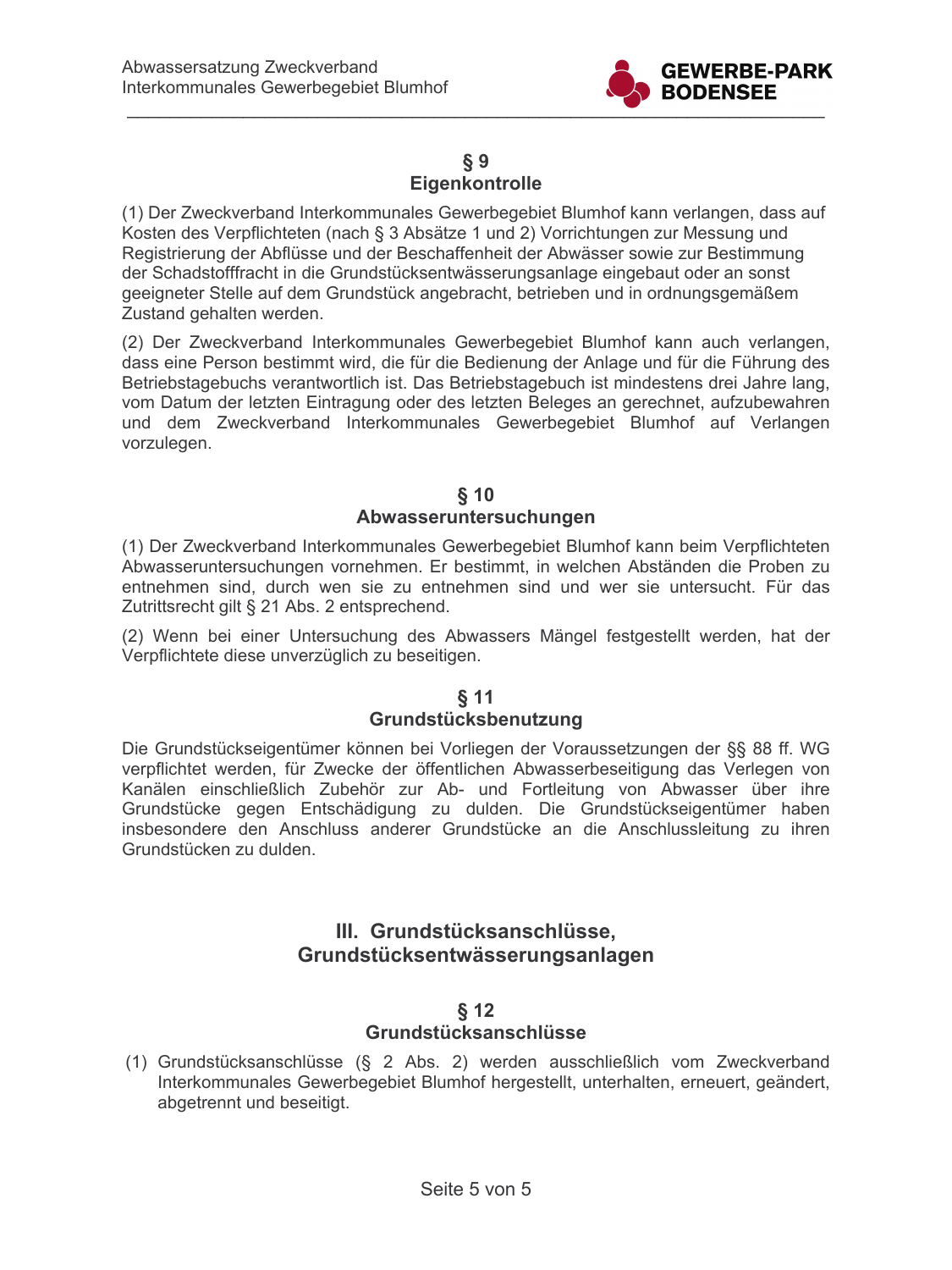

(2) Art, Zahl und Lage der Grundstücksanschlüsse sowie deren Änderung werden nach Anhörung des Grundstückseigentümers und unter Wahrung seiner berechtigten Interessen vom Zweckverband Interkommunales Gewerbegebiet Blumhof bestimmt. Der Zweckverband Interkommunales Gewerbegebiet Blumhof stellt die für den erstmaligen Anschluss eines Grundstücks notwendigen Grundstücksanschlüsse bereit.

(3) Jedes Grundstück, das erstmalig an die öffentlichen Abwasseranlagen angeschlossen wird, erhält einen Grundstücksanschluss; werden Grundstücke im Trennverfahren entwässert, gelten beide Anschlüsse als ein Grundstücksanschluss. Der Zweckverband Interkommunales Gewerbegebiet Blumhof kann mehr als einen Grundstücksanschluss herstellen, soweit er es für technisch notwendig hält. In besonders begründeten Fällen (zum Beispiel Sammelgaragen, Reihenhäuser) kann der Zweckverband Interkommunales Gewerbegebiet Blumhof den Anschluss mehrerer Grundstücke über einen gemeinsamen Grundstücksanschluss vorschreiben oder auf Antrag zulassen.

(4) Der Zweckverband Interkommunales Gewerbegebiet Blumhof kann auf Antrag des Grundstückseigentümers weitere Grundstücksanschlüsse sowie vorläufige oder vorübergehende Anschlüsse herstellen.

## $§$  13 **Kostenerstattung**

(1) Dem Zweckverband Interkommunales Gewerbegebiet Blumhof sind vom Grundstückseigentümer zu erstatten:

- a) Die Kosten der Herstellung, Unterhaltung, Erneuerung, Veränderung und Beseitigung der Grundstücksanschlüsse (§12 Absatz 3);
- b) Die Kosten der Herstellung, Unterhaltung, Erneuerung, Veränderung und Beseitigung der weiteren, vorläufigen vorübergehenden und Grundstücksanschlüsse (§ 12 Absatz 4):

Zu diesen Kosten gehören auch die Aufwendungen für die Wiederherstellung des alten Zustands auf den durch die Arbeiten beanspruchten Flächen.

(2) Der Erstattungsanspruch entsteht mit der endgültigen Herstellung des Grundstücksanschlusses, im übrigen mit der Beendigung der Maßnahme. Der Erstattungsanspruch wird innerhalb eines Monats nach Bekanntgabe des Abgabenbescheides fällig.

## $§$  14

#### Private Grundstücksanschlüsse

(1) Private Grundstücksanschlüsse sind vom Grundstückseigentümer auf eigene Kosten zu unterhalten, zu ändern, zu erneuern und zu beseitigen.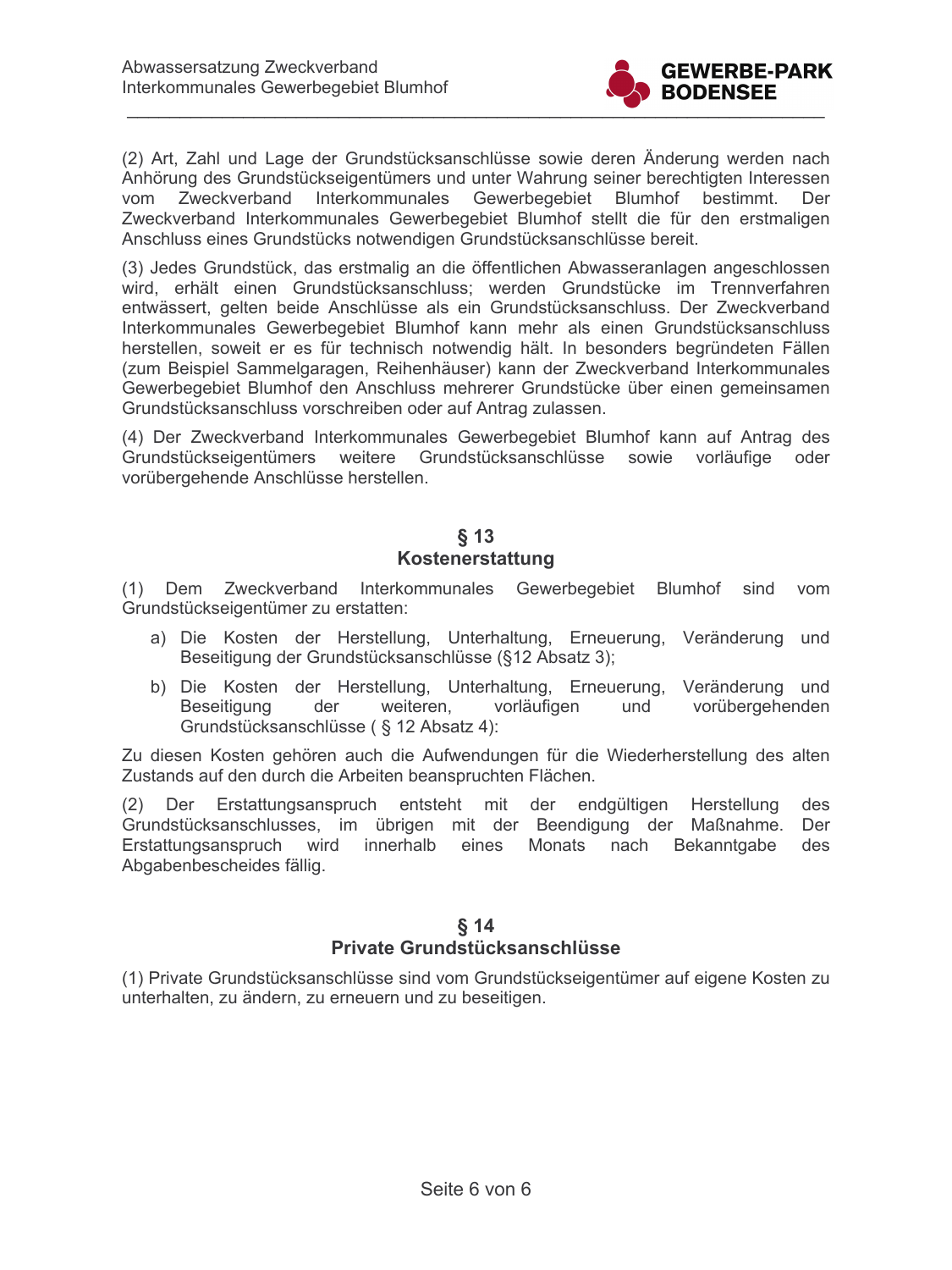

(2) Entspricht ein Grundstücksanschluss nach Beschaffenheit und Art der Verlegung den allgemein anerkannten Regeln der Technik und etwaigen zusätzlichen Bestimmungen des Zweckverbands Interkommunales Gewerbegebiet Blumhof, und verzichtet der Grundstückseigentümer schriftlich auf seine Rechte an der Leitung, so ist der Grundstücksanschluss auf sein Verlangen vom Zweckverband Interkommunales Gewerbegebiet Blumhof zu übernehmen. Dies gilt nicht für Leitungen im Außenbereich (§ 35 BauGB).

(3) Unterhaltungs-, Änderungs-, Erneuerungs- und Beseitigungsarbeiten an privaten Grundstücksanschlüssen (Abs. 1) sind dem Zweckverband Interkommunales Gewerbegebiet Blumhof vom Grundstückseigentümer mindestens 14 Tage vorher anzuzeigen.

## $§$  15 Genehmigungen

(1) Der schriftlichen Genehmigung des Zweckverbands Interkommunales Gewerbegebiet Blumhof bedürfen

a) die Herstellung der Grundstücksentwässerungsanlagen, deren Anschluss sowie deren Änderung:

b) die Benutzung der öffentlichen Abwasseranlagen sowie die Änderung der Benutzung.

Bei vorübergehenden oder vorläufigen Anschlüssen wird die Genehmigung widerruflich oder befristet ausgesprochen.

(2) Einem unmittelbaren Anschluss steht der mittelbare Anschluss (z.B. über bestehende Grundstücksentwässerungsanlagen) gleich.

(3) Aus dem Antrag müssen auch Art, Zusammensetzung und Menge der anfallenden Abwässer, die vorgesehene Behandlung der Abwässer und die Bemessung der Anlagen ersichtlich sein. Außerdem sind dem Antrag folgende Unterlagen beizufügen:

- Lageplan im Maßstab 1:500 mit Einzeichnung sämtlicher auf dem Grundstück bestehender Gebäude, der Straße, der Schmutz- und Regenwasseranschlussleitungen, der vor dem Grundstück liegenden Straßenkanäle und der etwa vorhandenen weiteren Entwässerungsanlagen, Brunnen, Gruben, usw.;

- Grundrisse des Untergeschosses (Kellergeschosses) der einzelnen anzuschließenden Gebäude im Maßstab  $1:100.$ mit Einzeichnung der anzuschließenden Entwässerungsteile, der Dachableitung und aller Entwässerungsleitungen unter Angabe des Materials, der lichten Weite und der Absperrschieber oder Rückstauverschlüsse;

- Systemschnitte der zu entwässernden Gebäudeteile im Maßstab 1:100 in der Richtung der Hauptleitungen (mit Angabe der Hauptleitungen und der Fallrohre, der Dimensionen und der Gefällsverhältnisse, der Höhenlage, der Entwässerungsanlage und des Straßenkanals, bezogen auf Normalnull).

Die zur Anfertigung der Pläne erforderlichen Angaben (Höhenlage des Straßenkanals, Lage der Anschlussstelle und Höhenfestpunkte) sind beim Zweckverband Interkommunales Gewerbegebiet Blumhof einzuholen. Dort sind auch Formulare für die Entwässerungsanträge erhältlich.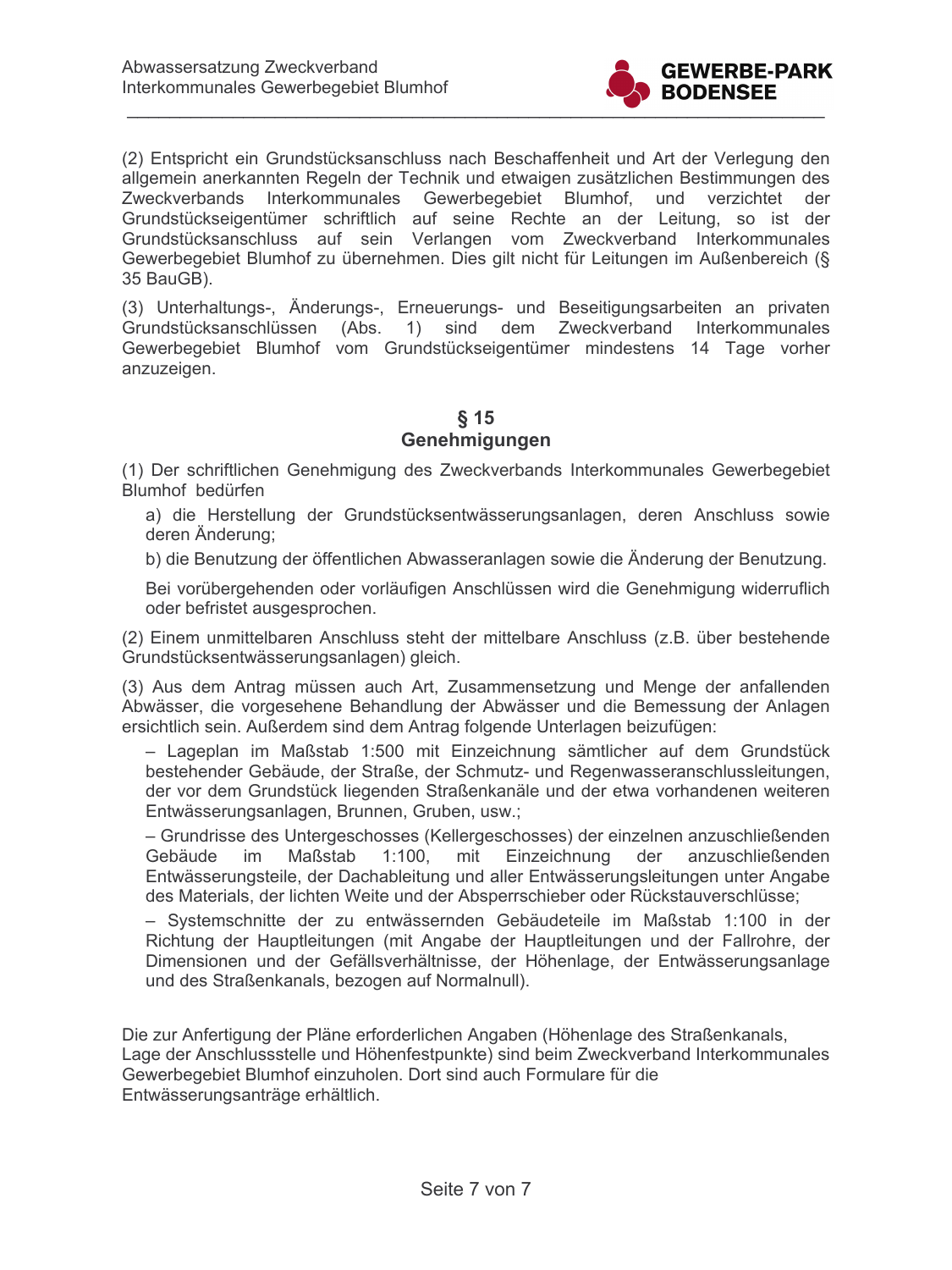

### $§$  16 Regeln der Technik

Grundstücksentwässerungsanlagen sind nach den allgemein anerkannten Regeln der Technik herzustellen, zu unterhalten und zu betreiben. Allgemein anerkannte Regeln der Technik sind insbesondere die technischen Bestimmungen für den Bau, den Betrieb und die Unterhaltung von Abwasseranlagen und die Einleitungsstandards, die die oberste Wasserbehörde durch öffentliche Bekanntmachung einführt. Von den allgemein anerkannten Regeln der Technik kann abgewichen werden, wenn den Anforderungen auf andere Weise ebenso wirksam entsprochen wird.

## **817**

## Herstellung, Änderung und Unterhaltung der Grundstücksentwässerungsanlagen

(1) Die Grundstücksentwässerungsanlagen sind vom Grundstückseigentümer auf seine Kosten herzustellen, zu unterhalten, zu ändern, zu erneuern und nach Bedarf gründlich zu reinigen.

(2) Der Zweckverband Interkommunales Gewerbegebiet Blumhof kann, zusammen mit dem Grundstücksanschluss, einen Teil der Grundstücksentwässerungsanlage, vom Grundstücksanschluss bis einschließlich des Prüfschachts, herstellen oder erneuern. Die insoweit entstehenden Kosten hat der Grundstückseigentümer zu tragen. § 13 Abs. 2 gilt entsprechend.

(3) Grundleitungen sind in der Regel mit mindestens 150 mm Nennweite auszuführen. Der letzte Schacht mit Reinigungsrohr (Prüfschacht) ist so nahe wie technisch möglich an die öffentliche Abwasseranlage zu setzen; er muss stets zugänglich und bis auf Rückstauebene (§ 20) wasserdicht ausgeführt sein.

(4) Wird eine Grundstücksentwässerungsanlage - auch vorübergehend - außer Betrieb gesetzt, so kann der Zweckverband Interkommunales Gewerbegebiet Blumhof den Grundstücksanschluss verschließen oder beseitigen. Die Kosten trägt der Grundstückseigentümer. § 13 Abs. 2 gilt entsprechend. Der Zweckverband Interkommunales Gewerbegebiet Blumhof kann die in Satz 1 genannten Maßnahmen auf den Grundstückseigentümer übertragen.

# $§$  18

## Abscheider, Hebeanlagen, Pumpen, Zerkleinerungsgeräte

(1) Auf Grundstücken, auf denen Fette, Leichtflüssigkeiten wie Benzin und Benzol sowie Öle oder Ölrückstände in das Abwasser gelangen können, sind Vorrichtungen zur Abscheidung dieser **Stoffe** aus dem Abwasser (Abscheider mit dazugehörenden Schlammfängen) einzubauen, zu betreiben, zu unterhalten und zu erneuern. Die Abscheider mit den dazugehörenden Schlammfängen sind vom Grundstückseigentümer in regelmäßigen Zeitabständen, darüber hinaus bei besonderem Bedarf zu leeren und zu reinigen. Bei schuldhafter Säumnis ist er Zweckverband Interkommunales Gewerbegebiet dem **Blumhof** gegenüber schadensersatzpflichtig. Für die Beseitigung/Verwertung der anfallenden Stoffe gelten die Vorschriften über die Abfallentsorgung.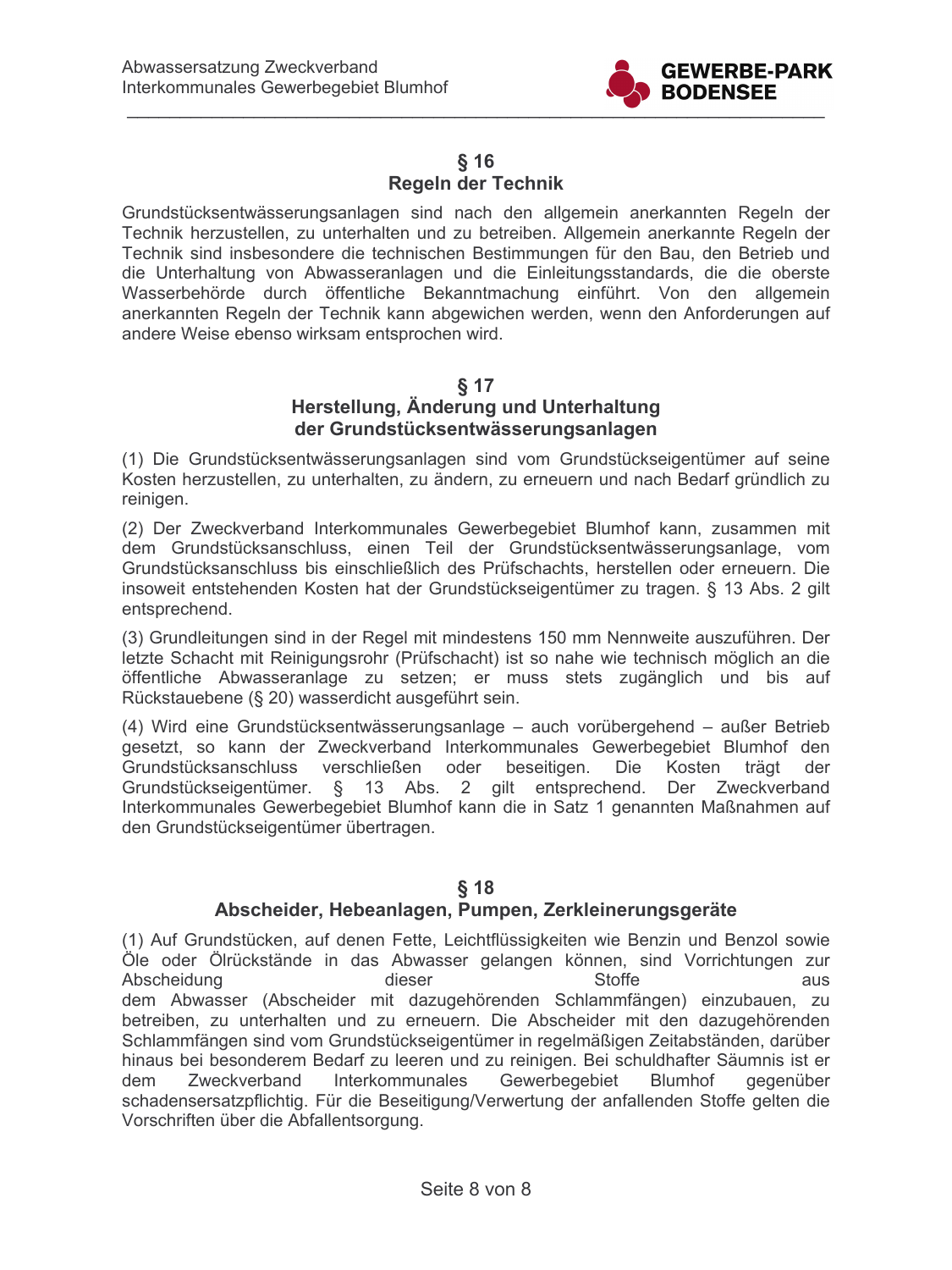

(2) Der Zweckverband Interkommunales Gewerbegebiet Blumhof kann vom Grundstückseigentümer im Einzelfall den Einbau und den **Betrieb** einer Abwasserhebeanlage verlangen, wenn dies für die Ableitung des Abwassers notwendig ist; dasselbe gilt für Pumpanlagen auf Grundstücken, die an Abwasserdruckleitungen angeschlossen werden. § 16 bleibt unberührt.

(3) Zerkleinerungsgeräte für Küchenabfälle, Müll, Papier und dergleichen sowie Handtuchspender mit Spülvorrichtung dürfen nicht an Grundstücksentwässerungsanlagen angeschlossen werden.

### $§$  19

## Toiletten mit Wasserspülung, Kleinkläranlagen

(1) Auf Grundstücken, die an die öffentliche Abwasserbeseitigung angeschlossen sind, sind in Gebäuden mit Aufenthaltsräumen nur Toiletten mit Wasserspülung zulässig.

(2) Kleinkläranlagen, geschlossene Gruben und Sickeranlagen sind unverzüglich außer Betrieb zu setzen, sobald das Grundstück über eine Abwasserleitung an eine öffentliche Kläranlage angeschlossen ist. Die Kosten für die Stillegung trägt der Grundstückseigentümer selbst.

#### $\delta$  20 Sicherung gegen Rückstau

Abwasseraufnahmeeinrichtungen der Grundstücksentwässerungsanlagen, insbesondere Toiletten mit Wasserspülung, Bodenabläufe, Ausgüsse, Spülen, Waschbecken, die tiefer als die Straßenoberfläche an der Anschlussstelle der Grundstücksentwässerung (Rückstauebene) liegen, müssen vom Grundstückseigentümer auf seine Kosten gegen Rückstau gesichert werden. Im übrigen hat der Grundstückseigentümer für rückstaufreien Abfluss des Abwassers zu sorgen.

## $§$  21

### Abnahme und Prüfung der Grundstücksentwässerungsanlagen, Zutrittsrecht, Indirekteinleiterkataster

(1) Vor der Abnahme durch den Zweckverband Interkommunales Gewerbegebiet Blumhof darf die Grundstücksentwässerungsanlage nicht in Betrieb genommen werden.

Die Abnahme der Grundstücksentwässerungsanlage befreit den Bauherrn, den Planverfasser, den Bauleiter und den ausführenden Unternehmer nicht von ihrer Verantwortlichkeit für die vorschriftsmäßige und fehlerfreie Ausführung der Arbeiten.

(2) Der Zweckverband Interkommunales Gewerbegebiet Blumhof ist berechtigt, die Grundstücksentwässerungsanlagen zu prüfen. Die Grundstückseigentümer und Besitzer (nach § 3 Absätze 1 und 2) sind verpflichtet, die Prüfungen zu dulden und dabei Hilfe zu leisten. Sie haben den zur Prüfung des Abwassers notwendigen Einblick in die Betriebsvorgänge zu gewähren und die sonst erforderlichen Auskünfte zu erteilen. Die mit der Überwachung der Anlagen beauftragten Personen dürfen Grundstücke zum Zwecke der Prüfung der Einhaltung der Satzungsbestimmungen betreten.

(3) Werden bei der Prüfung der Grundstücksentwässerungsanlagen Mängel festgestellt, hat sie der Grundstückseigentümer unverzüglich zu beseitigen.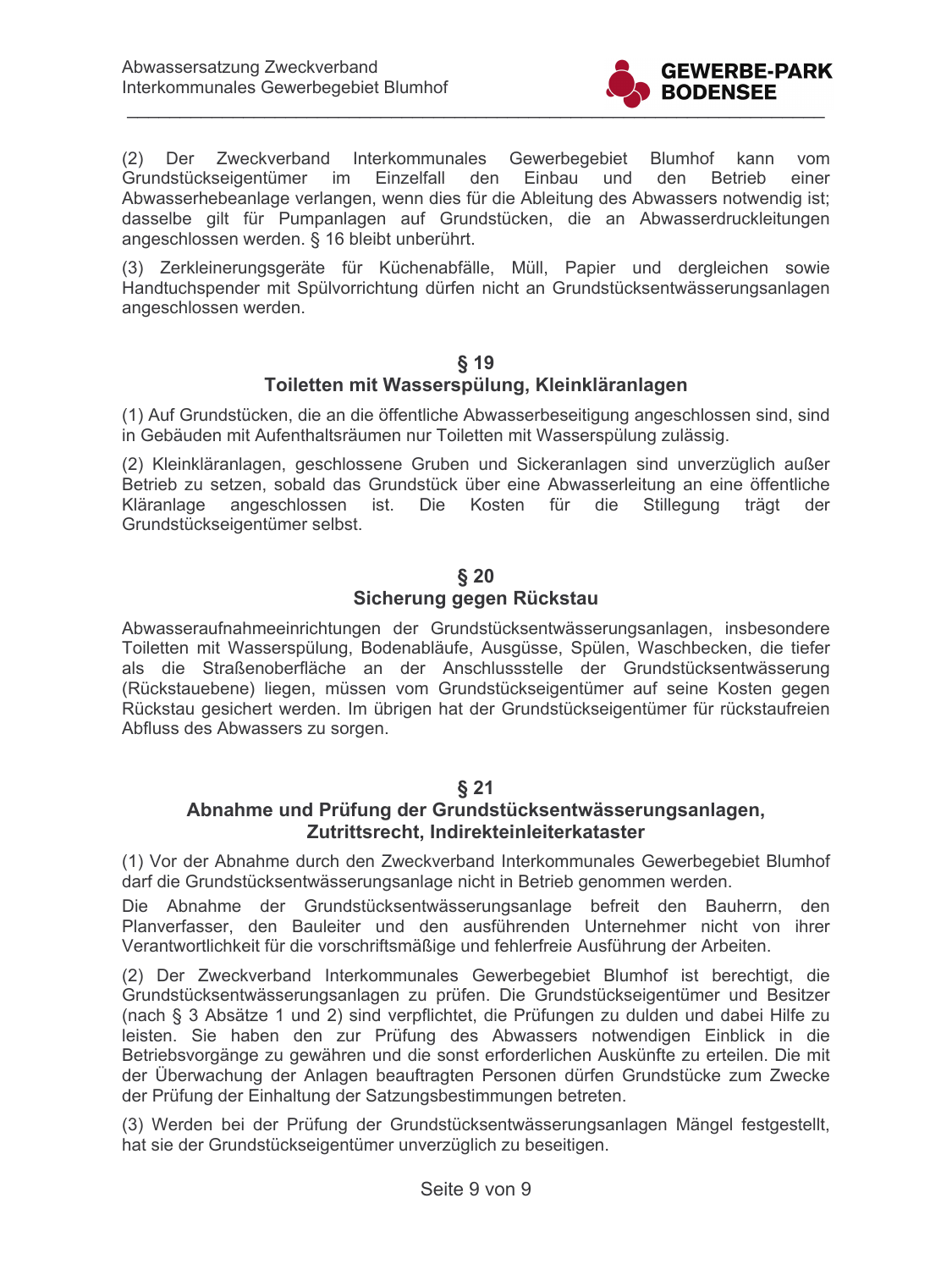

(4) Der Zweckverband Interkommunales Gewerbegebiet Blumhof ist nach § 83 Abs. 3 WG in Verbindung mit der Eigenkontrollverordnung des Landes verpflichtet, Betriebe, von deren Abwasseranfall nach Beschaffenheit und Menge ein erheblicher Einfluss auf die öffentliche Abwasserbehandlungsanlage zu erwarten  $in$ einem ist. **SO** genannten Indirekteinleiterkataster zu erfassen. Dieses wird beim Zweckverband Interkommunales Gewerbegebiet Blumhof geführt und wird auf Verlangen der Wasserbehörde vorgelegt. Die Verantwortlichen dieser Betriebe sind verpflichtet, dem Zweckverband Interkommunales Gewerbegebiet Blumhof, auf deren Anforderung hin, die für die Erstellung des Indirekteinleiterkatasters erforderlichen Angaben zu machen. Dabei handelt es sich um folgende Angaben:

Namen des Betriebs und der Verantwortlichen, Art und Umfang der Produktion, eingeleitete der Abwasservorbehandlungsanlage Abwassermenge, Art sowie Hauptabwasserinhaltsstoffe. Der Zweckverband Interkommunales Gewerbegebiet Blumhof wird dabei die Geheimhaltungspflicht von Geschäfts- und Betriebsgeheimnissen sowie die Belange des Datenschutzes beachten.

## IV. - Abwassergebühren

### $§$  22

### Erhebungsgrundsatz

Der Zweckverband Interkommunales Gewerbegebiet Blumhof erhebt für die Benutzung der öffentlichen Abwasseranlagen Abwassergebühren.

#### $§$  23 Gebührenmaßstab

(1) Die Abwassergebühren werden getrennt für die auf den Grundstücken anfallenden Schmutzwassermenge (Schmutzwassergebühr § 25) und für die anfallende Niederschlagswassermenge (Niederschlagswassergebühr § 26) erhoben.

(2) Bei sonstigen Einleitungen (§ 8 Abs. 3) bemisst sich die Abwassergebühr nach der eingeleiteten Abwasser- bzw. Wassermenge.

(3) Wird Abwasser zu einer öffentlichen Abwasserbehandlungsanlage gebracht, bemisst sich die Abwassergebühr nach der Menge des angelieferten Abwassers.

### $§24$ Gebührenschuldner

(1) Schuldner der Abwassergebühr ist der Grundstückseigentümer. Der Erbbauberechtigte ist anstelle des Grundstückseigentümers Gebührenschuldner. Beim Wechsel des Gebührenschuldners geht die Gebührenpflicht mit Beginn des auf den Übergang folgenden Kalendervierteljahres auf den neuen Gebührenschuldner über.

(2) Gebührenschuldner für die Gebühr nach § 23 Absatz 3 ist derjenige, der das Abwasser anliefert.

(3) Mehrere Gebührenschuldner sind Gesamtschuldner.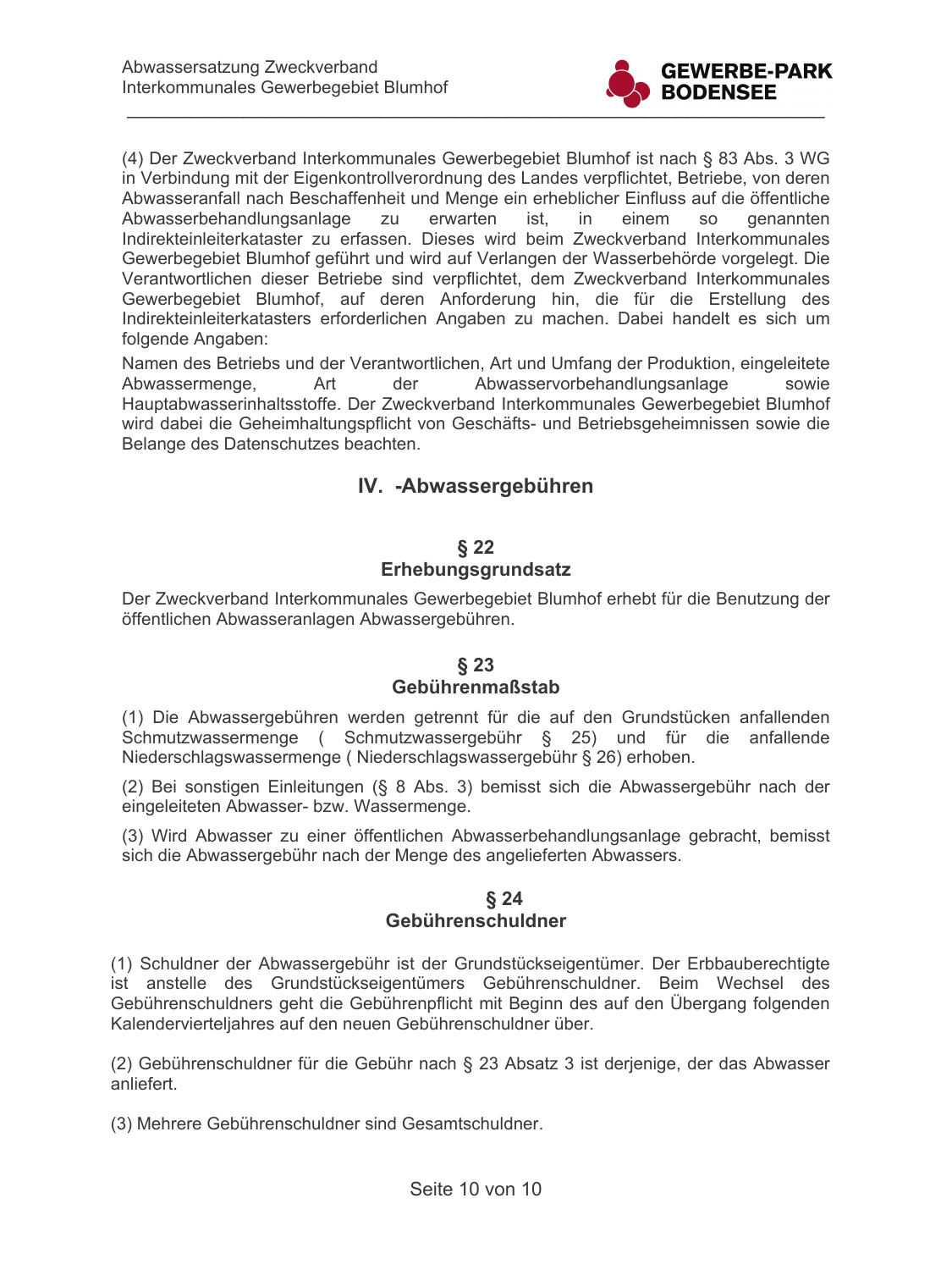

## $§$  25

## Bemessungsgrundlage der Schmutzwassergebühr

- (1) Bemessungsgrundlage für die Schmutzwassergebühr im Sinne von § 23 Absatz 1 ist
	- (1) die dem Grundstück aus der öffentlichen Wasserversorgung zugeführten Wassermenge;
	- (2) bei nichtöffentlicher Trink- oder Brauchwasserversorgung die dieser entnommene Wassermenge;
	- (3) im Übrigen das auf den Grundstücken anfallende Niederschlagswasser, soweit es als Brauchwasser im Haushalt oder im Betrieb genutzt wird.

(2) Auf Verlangen des Zweckverbandes Interkommunales Gewerbegebiet Blumhof hat der Gebührenschuldner bei sonstigen Einleitungen (§ 8 Absatz 3) sowie bei nichtöffentlicher Wasserversorgung (Abs. 1 Nr. 2) und bei der Nutzung von Niederschlagswasser als Brauchwasser (Abs. 1 Nr. 3) geeignete Messeinrichtungen auf seine Kosten anzubringen und zu unterhalten.

#### $§$  26 Bemessungsgrundlage Niederschlagswassergebühr

(1) Bemessungsgrundlage für die Niederschlagswassergebühr gem. § 23 Absatz 1 sind die bebauten und befestigten (versiegelten) Teilflächen des an die öffentliche Abwasserbeseitigung angeschlossenen Grundstücks, von denen Niederschlagswasser unmittelbar oder mittelbar den öffentlichen Abwasseranlagen zugeführt wird. Maßgebend für die Flächenberechnung ist der Zustand zu Beginn des Veranlagungszeitraums; bei erstmaliger Entstehung der Gebührenpflicht, der Zustand zum Zeitpunkt des Beginns des Benutzungsverhältnisses.

(2) Die versiegelten Teilflächen werden mit einem Faktor multipliziert, der unter Berücksichtigung des Grades der Wasserdurchlässigkeit und der Verdunstung für die einzelnen Versiegelungsarten wie folgt festgesetzt wird:

- a) wasserundurchlässige Befestigungen (zum Beispiel Standarddach, asphaltierte oder betonierte Fläche, fugenlose Plattenbeläge)  $1.0$
- b) wasserdurchlässige Befestigungen (zum Beispiel Pflaster- und Plattenbeläge, Verbund- oder Rasengittersteine, Kies- oder Schotterflächen)  $0.5$
- c) sonstige Befestigungen ( zum Beispiel Gründdächer/ extensive Begrünung )  $0,3$
- d) wasserundurchlässige Befestigungen, von denen Niederschlagswasser über eine Sickermulde mit gedrosseltem Ablauf den öffentlichen Abwasseranlagen zugeführt wird
	- $0,1$

Für versiegelte Flächen anderen Art gilt der Faktor derjenigen Versiegelungsart nach Buchstabe a) bis d), die der vorliegenden Versiegelung in Abhängigkeit vom Wasserdurchlässigkeitsgrad am nächsten kommt. Dies ist durch geeignete Berechnungen nachzuweisen.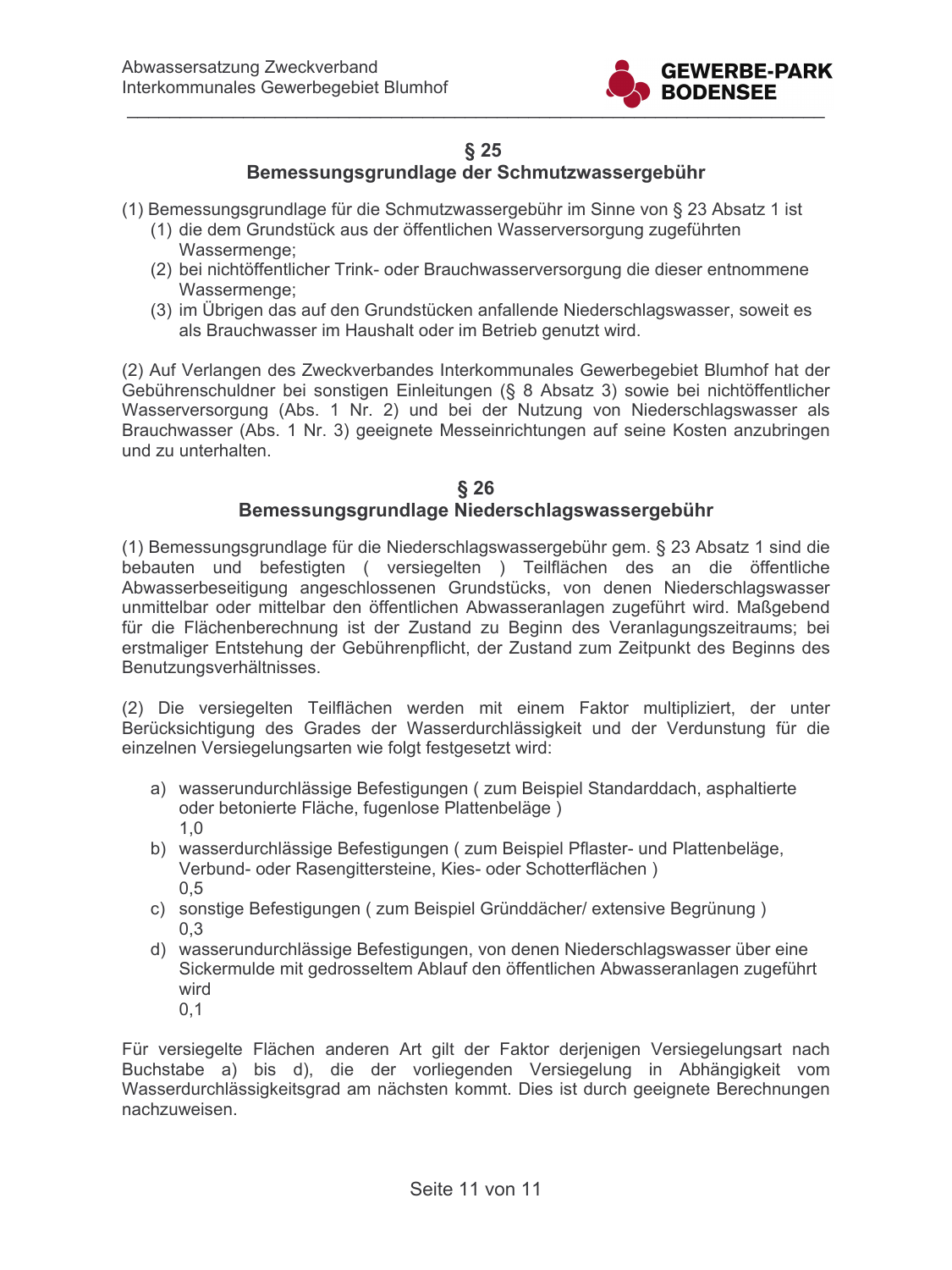

(3) Grundstücksflächen, von denen Niederschlagswasser über eine Sickermulde mit Notüberlauf (§ 2 Absatz 4) den öffentlichen Abwasseranlagen zugeführt wird, bleiben im Rahmen der Gebührenbemessung unberücksichtigt.

Hierbei handelt es sich um solche Fälle, in denen der überwiegende Teil des Niederschlagswassers auf dem Grundstück versickert wird und lediglich bei besonders starken, nur in mehrjährigem Abstand auftretenden Regenereignissen eines Ableitung eines Teils des Niederschlagswassers über einen Notüberlauf erfolgt

(4) Grundstücksflächen, von denen das anfallende Niederschlagswasser über eine Regenwassernutzungsanlage (Zisterne) den öffentlichen Abwasseranlagen zugeführt wird, werden im Rahmen der Gebührenbemessung nach Absatz 1 nicht berücksichtigt, wenn das dort anfallende Niederschlagswasser ganz oder teilweise im Haushalt oder Betrieb als Brauchwasser genutzt wird.

#### $§$  27

#### Absetzungen

(1) Wassermengen, die nachweislich nicht in die öffentlichen Abwasseranlagen eingeleitet wurden, werden auf Antrag des Gebührenschuldners bei der Bemessung der Schmutzwassergebühr (§ 25) abgesetzt. Von der Absetzung ausgenommen ist eine Wassermenge von 20 m<sup>3</sup> / Jahr.

(2) Anträge auf Absetzungen nicht eingeleiteter Wassermengen sind bis zum Ablauf eines Monats nach Bekanntgabe des Gebührenbescheids zu stellen.

#### $§$  28 Höhe der Abwassergebühren

(1) Die Schmutzwassergebühr ( $\S$  25) beträgt je m<sup>3</sup> Abwasser

0,59 Euro

(2) Die Niederschlagswassergebühr (§ 26) beträgt je m<sup>2</sup> versiegelter Fläche

0,54 Euro

(3) Die Gebühr für sonstige Einrichtungen (§ 8 Abs.3) beträgt je m<sup>3</sup> Abwasser oder Wasser

0,59 Euro

### $§$  29 Entstehung der Gebührenschuld

(1) In den Fällen des § 23 Abs. 1 entsteht die Gebührenschuld für ein Kalenderjahr mit Ablauf des Kalenderjahres (Veranlagungszeitraum). Endet ein Benutzungsverhältnis vor Ablauf des Veranlagungszeitraumes, entsteht die Gebührenschuld mit Ende des Benutzungsverhältnisses.

(2) In den Fällen des § 24 Abs. 1 Satz 3 entsteht die Gebührenschuld für den bisherigen Grundstückseigentümer mit Beginn auf Übergang des den folgenden Kalendervierteljahres, für den neuen Grundstückseigentümer mit Ablauf des Kalenderjahres.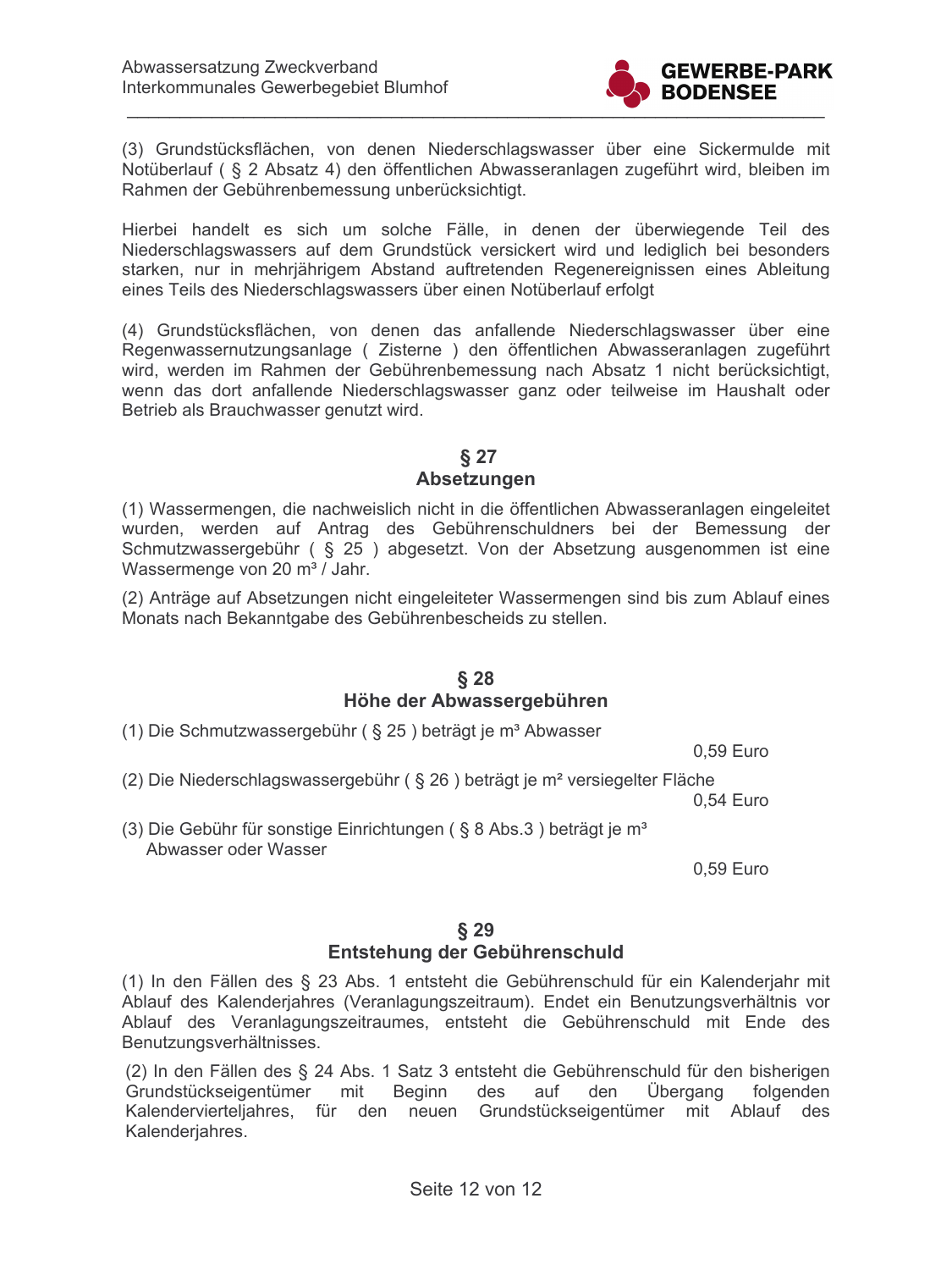

(3) In den Fällen des § 23 Abs. 2 entsteht die Gebührenschuld bei vorübergehender Einleitung mit Beendigung der Einleitung. im übrigen mit Ablauf des Veranlagungszeitraumes.

(4) In den Fällen des § 23 Abs. 3 entsteht die Gebührenschuld mit der Anlieferung des Abwassers.

### $§ 30$ Vorauszahlungen

(1) Solange die Gebührenschuld noch nicht entstanden ist, sind vom Gebührenschuldner Vorauszahlungen zu leisten. Die Vorauszahlungen entstehen mit Beginn des Kalendervierteliahres. Beginnt die Gebührenpflicht während des Veranlagungszeitraumes. entstehen die Vorauszahlungen mit Beginn des folgenden Kalendervierteljahres.

(2) Jeder Vorauszahlung ist ein Viertel des zuletzt festgestellten Jahreswasserverbrauchs und ein Viertel der zuletzt festgestellten versiegelten Grundstücksfläche zugrunde zu legen. Beginn der Gebührenpflicht werden der voraussichtliche erstmaligem Bei Jahreswasserverbrauch sowie die versiegelte Fläche geschätzt.

(3) Die für den Veranlagungszeitraum entrichteten Vorauszahlungen werden auf die Gebührenschuld für diesen Zeitraum angerechnet.

(4) In den Fällen des § 23 Abs. 2 und Abs. 3 entfällt die Pflicht zur Vorauszahlung.

# $§31$ **Fälligkeit**

(1) Die Benutzungsgebühren sind innerhalb eines Monats nach Bekanntgabe des Gebührenbescheids zur Zahlung fällig. Sind Vorauszahlungen (§ 30) geleistet worden, gilt dies nur, soweit die Gebührenschuld die geleisteten Vorauszahlungen übersteigt. Ist die Gebührenschuld kleiner als die geleisteten Vorauszahlungen, wird der Unterschiedsbetrag nach Bekanntgabe des Gebührenbescheids durch Aufrechnung oder Zurückzahlung ausgeglichen.

(2) Die Vorauszahlungen gemäß § 30 werden mit Ende des Kalendervierteljahres zur Zahlung fällig.

# V -Anzeigepflicht, Haftung, Ordnungswidrigkeiten

### $§ 32$ Anzeigepflicht

(1) Binnen eines Monats sind dem Zweckverband Interkommunales Gewerbegebiet Blumhof der Erwerb oder die Veräußerung eines an die öffentlichen Abwasseranlagen angeschlossenen Grundstücks anzuzeigen. Entsprechendes gilt beim Erbbaurecht oder einem sonstigen dinglichen baulichen Nutzungsrecht. Anzeigepflichtig sind der Veräußerer und der Erwerber.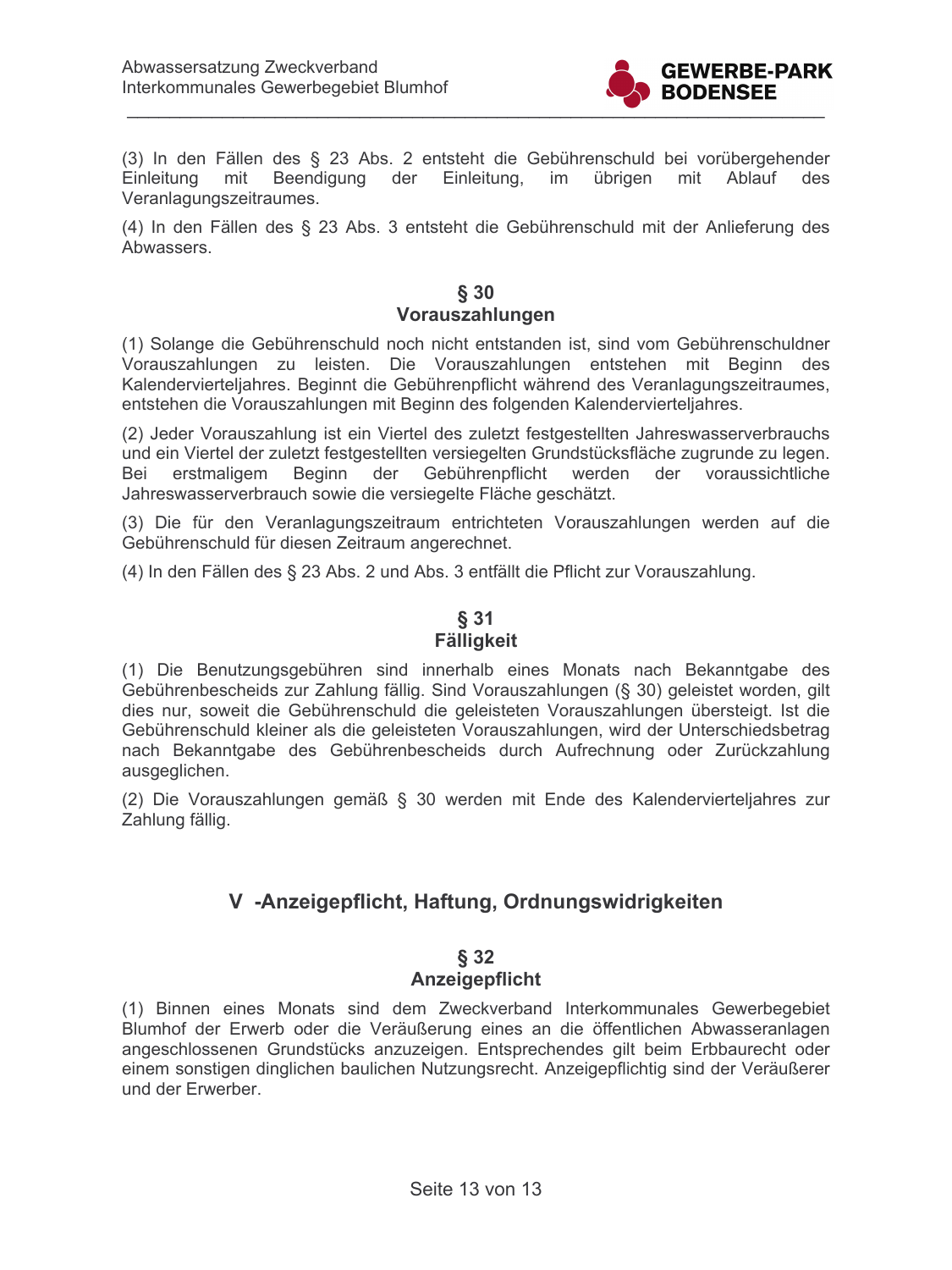

(2) Binnen eines Monats nach Ablauf des Veranlagungszeitraumes hat der Gebührenschuldner dem Zweckverband Interkommunales Gewerbegebiet Blumhof anzuzeigen

die Menge des Wasserverbrauchs einer nichtöffentlichen a) aus Wasserversorgungsanlage;

b) das auf dem Grundstück gesammelte und als Brauchwasser genutzte Niederschlagswasser (§ 25 Abs. 1 Nr. 3);

c) die Menge der Einleitungen aufgrund besonderer Genehmigung (§ 8 Abs. 3).

(3) Binnen drei Monaten nach Aufforderung durch den Zweckverband Interkommunales Gewerbegebiet Blumhof hat der Gebührenschuldner die Lage und Größe der Grundstücksflächen, von denen Niederschlagswasser den öffentlichen Abwasseranlagen zugeführt wird (§ 26 Abs. 1) dem Zweckverband Interkommunales Gewerbegebiet Blumhof in prüffähiger Form mitzuteilen. Kommt der Gebührenschuldner seinen Mitteilungspflichten nicht fristgerecht nach. werden die Berechnungsgrundlagen für die Niederschlagswassergebühr vom Zweckverband Interkommunales Gewerbegebiet Blumhof geschätzt.

(4) Prüffähige Unterlagen sind Lagepläne im Maßstab 1:250 oder 1:500 mit Eintrag der Flurstücks-Nummer. Die an die öffentlichen Abwasseranlagen angeschlossenen Grundstücksflächen sind unter Angabe der für die Berechnung der Flächen notwendigen Maße rot zu kennzeichnen. Der Zweckverband Interkommunales Gewerbegebiet Blumhof stellt auf Anforderung einen Anzeigevordruck zur Verfügung.

Ändert sich die versiegelte Grundstücksfläche um mehr als 100 m<sup>2</sup>, ist die Änderung innerhalb eines Monats dem Zweckverband Interkommunales Gewerbegebiet Blumhof anzuzeigen.

(5) Unverzüglich haben der Grundstückseigentümer und die sonst zur Nutzung eines Grundstücks oder einer Wohnung berechtigten Personen dem Zweckverband Interkommunales Gewerbegebiet Blumhof mitzuteilen:

a) Änderungen der Beschaffenheit, der Menge und des zeitlichen Anfalls des Abwassers:

b) wenn gefährliche oder schädliche Stoffe in die öffentlichen Abwasseranlagen gelangen oder damit zu rechnen ist.

(6) Wird eine Grundstücksentwässerungsanlage, auch nur vorübergehend, außer Betrieb gesetzt, hat der Grundstückeigentümer diese Absicht so frühzeitig mitzuteilen, dass der Grundstücksanschluss rechtzeitig verschlossen oder beseitigt werden kann.

(7) Wird die rechtzeitige Anzeige schuldhaft versäumt, so haftet im Falle des Absatzes 1 der bisherige Gebührenschuldner für die Benutzungsgebühren, die auf den Zeitpunkt bis zum Eingang der Anzeige beim Zweckverband Interkommunales Gewerbegebiet Blumhof entfallen.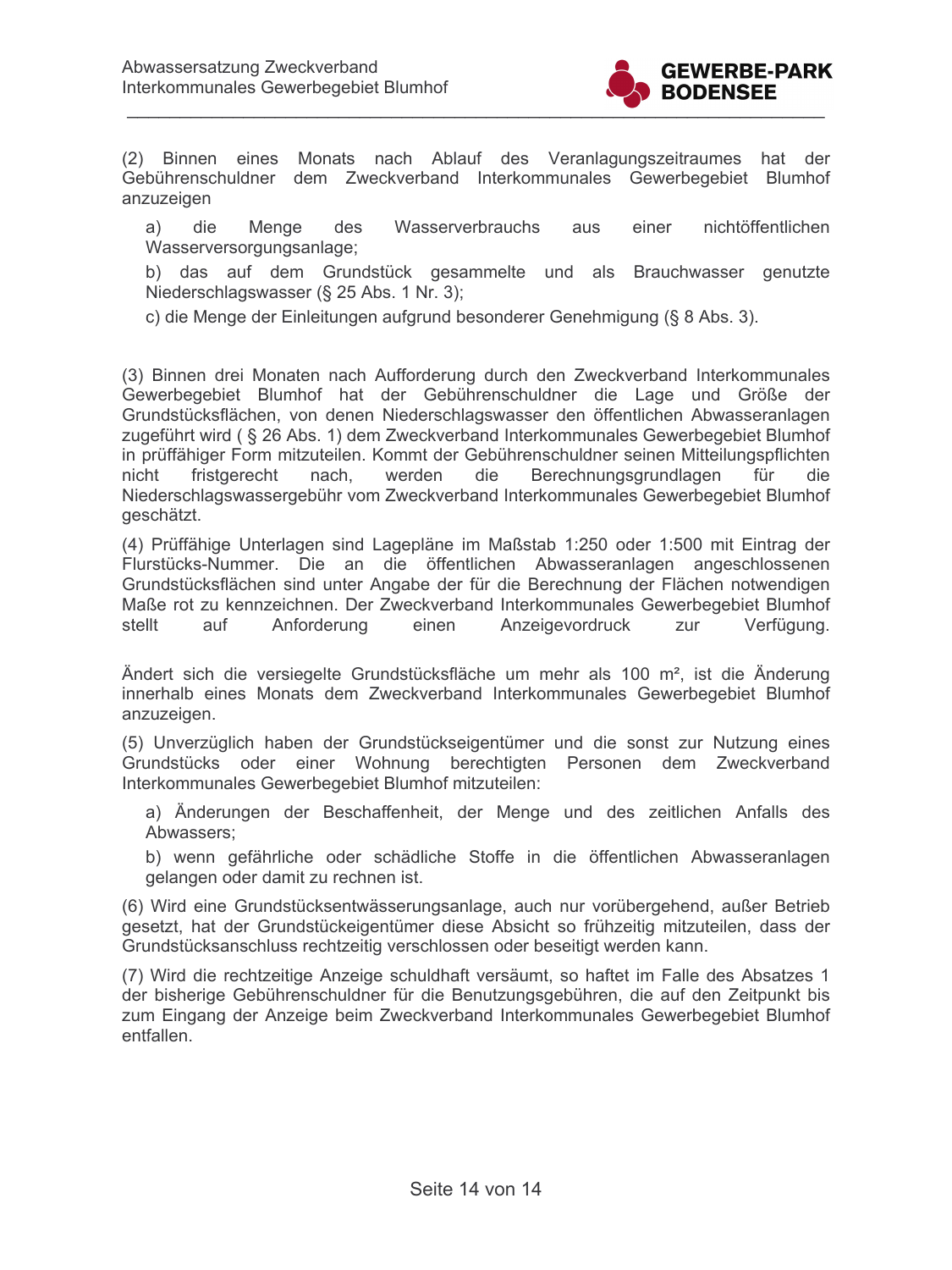

## $§$  33

## Haftung des Zweckverbandes Interkommunales Gewerbegebiet

(1) Werden die öffentlichen Abwasseranlagen durch Betriebsstörungen, die der Zweckverband Interkommunales Gewerbegebiet Blumhof nicht zu vertreten hat, vorübergehend ganz oder teilweise außer Betrieb gesetzt oder treten Mängel oder Schäden auf, die durch Rückstau infolge von Naturereignissen wie Hochwasser, Starkregen oder Schneeschmelze oder durch Hemmungen im Abwasserablauf verursacht sind, so erwächst daraus kein Anspruch auf Schadenersatz. Ein Anspruch auf Ermäßigung oder auf Erlass von Gebühren entsteht in keinem Fall.

(2) Die Verpflichtung des Grundstückseigentümers zur Sicherung gegen Rückstau (§ 20) bleibt unberührt.

(3) Unbeschadet des § 2 des Haftpflichtgesetzes haftet der Zweckverband Interkommunales Gewerbegebiet Blumhof nur für Vorsatz oder grobe Fahrlässigkeit.

#### $§ 34$ Haftung der Grundstückseigentümer

Die Grundstückseigentümer und die Benutzer haften für schuldhaft verursachte Schäden, die infolge einer unsachgemäßen oder den Bestimmungen dieser Satzung widersprechenden Benutzung oder infolge eines mangelhaften Zustands der Grundstücksentwässerungsanlagen entstehen. Sie haben dem Zweckverband Interkommunales Gewerbegebiet Blumhof von Ersatzansprüchen Dritter freizustellen, die wegen solcher Schäden geltend gemacht werden.

#### $§ 35$

#### Ordnungswidrigkeiten

(1) -Ordnungswidrig im Sinne von § 142 Abs. 1 GemO handelt, wer vorsätzlich oder fahrlässig

1. -entgegen § 3 Abs. 1 das Abwasser nicht dem Zweckverband Interkommunales Gewerbegebiet überlässt:

2. -entgegen § 6 Absätze 1, 2 oder 3 von der Einleitung ausgeschlossene Abwässer oder Stoffe in die öffentlichen Abwasseranlagen einleitet oder die für einleitbares Abwasser vorgegebenen Richtwerte überschreitet;

3. -entgegen § 8 Abs. 1 Abwasser ohne Vorbehandlung oder Speicherung in öffentliche Abwasseranlagen einleitet;

4. -entgegen § 8 Abs. 2 fäkalienhaltiges Abwasser ohne ausreichende Vorbehandlung in öffentliche Abwasseranlagen einleitet, die nicht an eine öffentliche Kläranlage angeschlossen sind:

5. - entgegen § 8 Abs. 3 sonstiges Wasser oder Abwasser, das der Beseitigungspflicht nicht unterliegt, ohne besondere Genehmigung des Zweckverbandes Interkommunales Gewerbegebiet in öffentliche Abwasseranlagen einleitet;

6. -entgegen § 12 Abs. 1 Grundstücksanschlüsse nicht ausschließlich vom Zweckverband Interkommunales Gewerbegebiet Blumhof herstellen, unterhalten, erneuern, ändern, abtrennen oder beseitigen lässt;